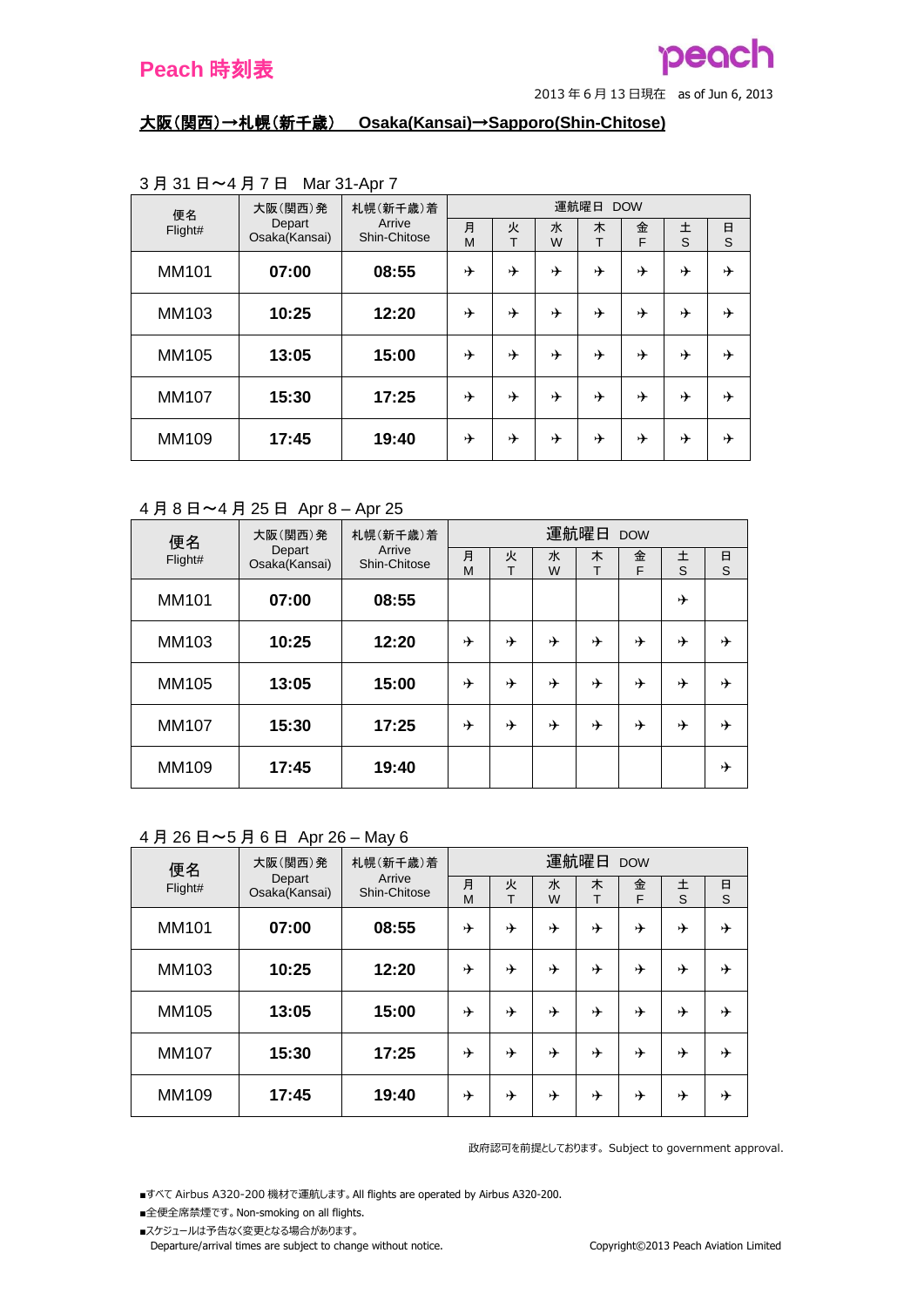

#### 5 月 7 日~5 月 16 日 May 7 – May 16

| 便名           | 大阪(関西)発                 | 札幌(新千歳)着<br>Arrive | 運航曜日 DOW |        |        |        |        |        |        |  |
|--------------|-------------------------|--------------------|----------|--------|--------|--------|--------|--------|--------|--|
| Flight#      | Depart<br>Osaka(Kansai) | Shin-Chitose       | 月<br>M   | 火<br>т | 水<br>W | 木<br>т | 金<br>F | 土<br>S | 日<br>S |  |
| <b>MM101</b> | 07:00                   | 08:55              |          |        |        |        |        | ⊁      |        |  |
| MM103        | 10:25                   | 12:20              | ⊁        | ⊁      | ⊁      | ⊁      | ⊁      | ⊁      | ⊁      |  |
| MM105        | 13:05                   | 15:00              | ⊁        | ⊁      | ⊁      | ⊁      | ⊁      | ⊁      | ⊁      |  |
| <b>MM107</b> | 15:30                   | 17:25              | ⊁        | ⊁      | ⊁      | ⊁      | ⊁      | ⊁      | ⊁      |  |
| MM109        | 17:45                   | 19:40              |          |        |        |        |        |        | ⊁      |  |

## 5 月 17 日~6 月 13 日 May 17 – Jun 13

| 便名           | 大阪(関西)発                 | 札幌(新千歳)着               | 運航曜日 DOW |        |        |        |        |        |               |
|--------------|-------------------------|------------------------|----------|--------|--------|--------|--------|--------|---------------|
| Flight#      | Depart<br>Osaka(Kansai) | Arrive<br>Shin-Chitose | 月<br>M   | 火<br>Т | 水<br>W | 木<br>Т | 金<br>F | 土<br>S | $\frac{E}{S}$ |
| MM101        | 07:00                   | 08:55                  |          |        |        |        | ⊁      | ⊁      | ⊁             |
| MM103        | 10:25                   | 12:20                  | ⊁        | ⊁      | ⊁      | ⊁      | ⊁      | ⊁      | ⊁             |
| MM105        | 13:05                   | 15:00                  | ⊁        | ⊁      | ⊁      | ⊁      | ⊁      | ⊁      | ⊁             |
| <b>MM107</b> | 15:30                   | 17:25                  | ⊁        | ⊁      | ⊁      | ⊁      | ⊁      | ⊁      | ⊁             |
| MM109        | 17:45                   | 19:40                  |          |        |        |        | ⊁      | ⊁      | ⊁             |

## 6 月 14 日~7 月 1 日 Jun 14 – Jul 1

| 便名           | 大阪(関西)発                 | 札幌(新千歳)着<br>Arrive | 運航曜日 DOW |        |        |        |        |        |        |  |  |
|--------------|-------------------------|--------------------|----------|--------|--------|--------|--------|--------|--------|--|--|
| Flight#      | Depart<br>Osaka(Kansai) | Shin-Chitose       | 月<br>M   | 火<br>т | 水<br>W | 木<br>т | 金<br>F | 土<br>S | 日<br>S |  |  |
| MM101        | 07:00                   | 08:55              | ⊁        | ⊁      | →      | ⊁      | ⊁      | ⊁      | ⊁      |  |  |
| MM103        | 10:25                   | 12:20              | ⊁        | ⊁      | →      | ⊁      | ⊁      | ⊁      | ⊁      |  |  |
| MM105        | 13:05                   | 15:00              | ⊁        | ⊁      | ⊁      | ⊁      | ⊁      | ⊁      | ⊁      |  |  |
| <b>MM107</b> | 15:30                   | 17:25              | ⊁        | ⊁      | →      | ⊁      | ⊁      | ⊁      | ⊁      |  |  |
| MM109        | 17:45                   | 19:40              | ⊁        | ⊁      | ⊁      | ⊁      | ⊁      | ⊁      | ⊁      |  |  |

政府認可を前提としております。 Subject to government approval.

- ■全便全席禁煙です。 Non-smoking on all flights.
- ■スケジュールは予告なく変更となる場合があります。 Departure/arrival times are subject to change without notice. Copyright©2013 Peach Aviation Limited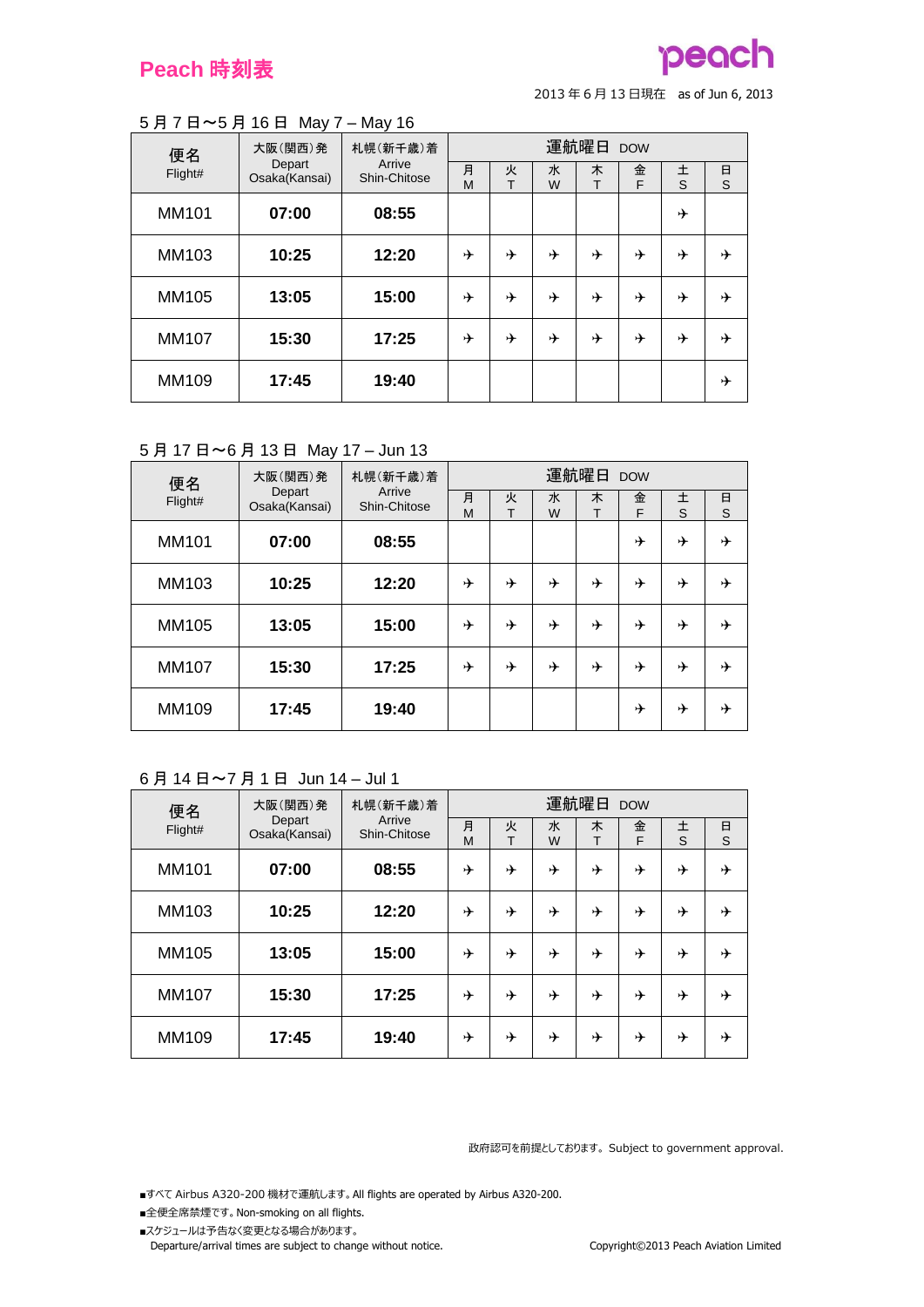# peach

<sup>2013</sup> <sup>年</sup> <sup>6</sup> <sup>月</sup> <sup>13</sup> 日現在 as of Jun 6, 2013

#### 7 月 2 日~8 月 27 日 Jul 2 – Aug 27

| 便名           | 大阪(関西)発       | 札幌(新千歳)着<br>Arrive<br>Depart | 運航曜日 DOW |        |        |        |        |        |        |  |
|--------------|---------------|------------------------------|----------|--------|--------|--------|--------|--------|--------|--|
| Flight#      | Osaka(Kansai) | Shin-Chitose                 | 月<br>M   | 火<br>т | 水<br>W | 木<br>т | 金<br>F | 土<br>S | 日<br>S |  |
| MM101        | 07:00         | 08:55                        | ⊁        | ⊁      | ⊁      | ⊁      | ⊁      | ⊁      | ⊁      |  |
| MM103        | 10:25         | 12:20                        | ⊁        | ⊁      | ⊁      | ⊁      | ⊁      | ⊁      | ⊁      |  |
| MM105        | 13:35         | 15:30                        | →        | ⊁      | ⊁      | ⊁      | ⊁      | ⊁      | ⊁      |  |
| <b>MM107</b> | 15:30         | 17:25                        | ⊁        | ⊁      | ⊁      | ⊁      | ⊁      | ⊁      | ⊁      |  |
| MM109        | 17:45         | 19:40                        | ⊁        | ⊁      | ⊁      | ⊁      | ⊁      | ⊁      | ⊁      |  |

## 8 月 28 日~9 月 12 日 Aug 28 – Sep 12

| 便名           | 大阪(関西)発                 | 札幌(新千歳)着<br>Arrive | 運航曜日 DOW |        |        |        |        |        |        |  |
|--------------|-------------------------|--------------------|----------|--------|--------|--------|--------|--------|--------|--|
| Flight#      | Depart<br>Osaka(Kansai) | Shin-Chitose       | 月<br>M   | 火<br>т | 水<br>W | 木<br>т | 金<br>F | 土<br>S | 日<br>S |  |
| MM101        | 07:00                   | 08:55              | ⊁        | ⊁      | ⊁      | ⊁      | ⊁      | ⊁      | ⊁      |  |
| MM103        | 10:25                   | 12:20              | ⊁        | ⊁      | ⊁      | ⊁      | ⊁      | ⊁      | ⊁      |  |
| MM105        | 13:05                   | 15:00              | ⊁        | ⊁      | ⊁      | ⊁      | →      | ⊁      | ⊁      |  |
| <b>MM107</b> | 15:30                   | 17:25              | ⊁        | ⊁      | ⊁      | ⊁      | ⊁      | ⊁      | ⊁      |  |
| MM109        | 17:45                   | 19:40              | ⊁        | ⊁      | ⊁      | ⊁      | ⊁      | ⊁      | ⊁      |  |

#### 9 月 13 日~9 月 16 日 Sep 13 – Sep 16

| 便名           | 大阪(関西)発                 | 札幌(新千歳)着<br>Arrive | 運航曜日 DOW |        |        |        |        |        |        |  |
|--------------|-------------------------|--------------------|----------|--------|--------|--------|--------|--------|--------|--|
| Flight#      | Depart<br>Osaka(Kansai) | Shin-Chitose       | 月<br>M   | 火<br>т | 水<br>W | 木<br>т | 金<br>F | 土<br>S | 日<br>S |  |
| MM101        | 07:20                   | 09:15              | ⊁        |        |        |        | →      | ⊁      | ⊁      |  |
| MM103        | 10:10                   | 12:05              | ⊁        |        |        |        | →      | ⊁      | ⊁      |  |
| MM105        | 13:05                   | 15:00              | ⊁        |        |        |        | ⊁      | ⊁      | ⊁      |  |
| <b>MM107</b> | 15:30                   | 17:25              | ⊁        |        |        |        | →      | ⊁      | ⊁      |  |
| MM109        | 17:45                   | 19:40              | ⊁        |        |        |        | ⊁      | ⊁      | ⊁      |  |

政府認可を前提としております。 Subject to government approval.

- ■全便全席禁煙です。 Non-smoking on all flights.
- ■スケジュールは予告なく変更となる場合があります。 Departure/arrival times are subject to change without notice. Copyright©2013 Peach Aviation Limited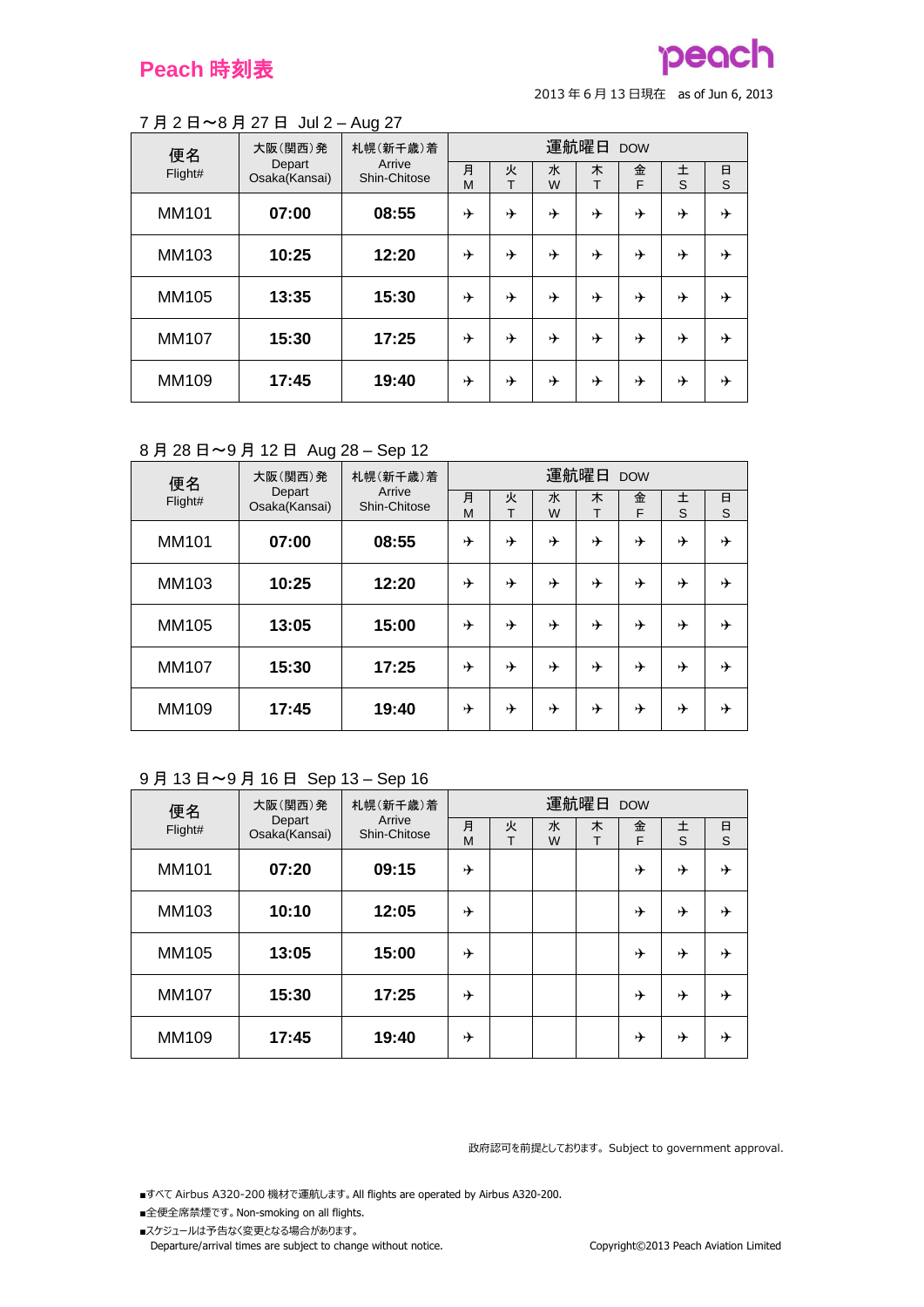## **Peach** 時刻表



<sup>2013</sup> <sup>年</sup> <sup>6</sup> <sup>月</sup> <sup>13</sup> 日現在 as of Jun 6, 2013

#### 9 月 17 日~9 月 20 日 Sep 17– Sep 20

| 大阪(関西)発<br>便名<br>Depart | 札幌(新千歳)着      | 運航曜日 DOW               |        |        |        |   |        |        |        |
|-------------------------|---------------|------------------------|--------|--------|--------|---|--------|--------|--------|
| Flight#                 | Osaka(Kansai) | Arrive<br>Shin-Chitose | 月<br>M | 火<br>т | 水<br>W | 木 | 金<br>F | 土<br>S | 日<br>S |
| MM103                   | 10:10         | 12:05                  |        | ⊬      | ⊁      | ⊁ | ⊁      |        |        |
| MM105                   | 14:30         | 16:25                  |        | ⊬      | ⊁      | ⊁ | ⊁      |        |        |
| <b>MM107</b>            | 15:30         | 17:25                  |        | →      | ⊁      | ⊁ | ⊁      |        |        |
| MM109                   | 17:45         | 19:40                  |        | ⊬      | ⊁      | ⊁ | ⊁      |        |        |

#### 9 月 21 日~9 月 23 日 Sep21 – Sep 23

| 便名           | 大阪(関西)発                 | 札幌(新千歳)着<br>Arrive |        |        |        | 運航曜日 DOW |        |        |        |
|--------------|-------------------------|--------------------|--------|--------|--------|----------|--------|--------|--------|
| Flight#      | Depart<br>Osaka(Kansai) | Shin-Chitose       | 月<br>M | 火<br>т | 水<br>W | 木<br>т   | 金<br>F | 土<br>S | 日<br>S |
| MM101        | 07:20                   | 09:15              | ⊁      |        |        |          |        | ⊁      | ⊁      |
| MM103        | 10:10                   | 12:05              | ⊁      |        |        |          |        | ⊁      | ⊁      |
| MM105        | 13:05                   | 15:00              | ⊁      |        |        |          |        | ⊁      | ⊁      |
| <b>MM107</b> | 15:30                   | 17:25              | ⊁      |        |        |          |        | ⊁      | ⊁      |
| MM109        | 17:45                   | 19:40              | ⊁      |        |        |          |        | ⊁      | ⊁      |

#### 9 月 24 日~10 月 20 日 Sep 24 – Oct 20

| 大阪(関西)発<br>便名<br>Depart |               | 札幌(新千歳)着               | 運航曜日 DOW |        |        |        |        |        |        |
|-------------------------|---------------|------------------------|----------|--------|--------|--------|--------|--------|--------|
| Flight#                 | Osaka(Kansai) | Arrive<br>Shin-Chitose | 月<br>M   | 火<br>T | 水<br>W | 木<br>т | 金<br>F | 土<br>S | 日<br>S |
| MM101                   | 07:20         | 09:15                  | $(*1)$   |        |        |        | ⊁      | ⊁      | ⊁      |
| MM103                   | 10:10         | 12:05                  | ⊁        | ⊁      | →      | ⊁      | ⊁      | ⊁      | ⊁      |
| MM105                   | 13:05         | 15:00                  | ⊁        | ⊁      | →      | ⊁      | ⊁      | ⊁      | ⊁      |
| <b>MM107</b>            | 15:30         | 17:25                  | ⊁        | ⊁      | →      | ⊁      | ⊁      | ⊁      | ⊁      |
| MM109                   | 17:45         | 19:40                  | (*1)     |        |        |        | ⊁      | ⊁      | ⊁      |

(\*1) 10 月 14 日のみ MM101/109 は運航いたします MM101/109 operates on 14 October

政府認可を前提としております。 Subject to government approval.

- ■全便全席禁煙です。 Non-smoking on all flights.
- ■スケジュールは予告なく変更となる場合があります。 Departure/arrival times are subject to change without notice. Copyright©2013 Peach Aviation Limited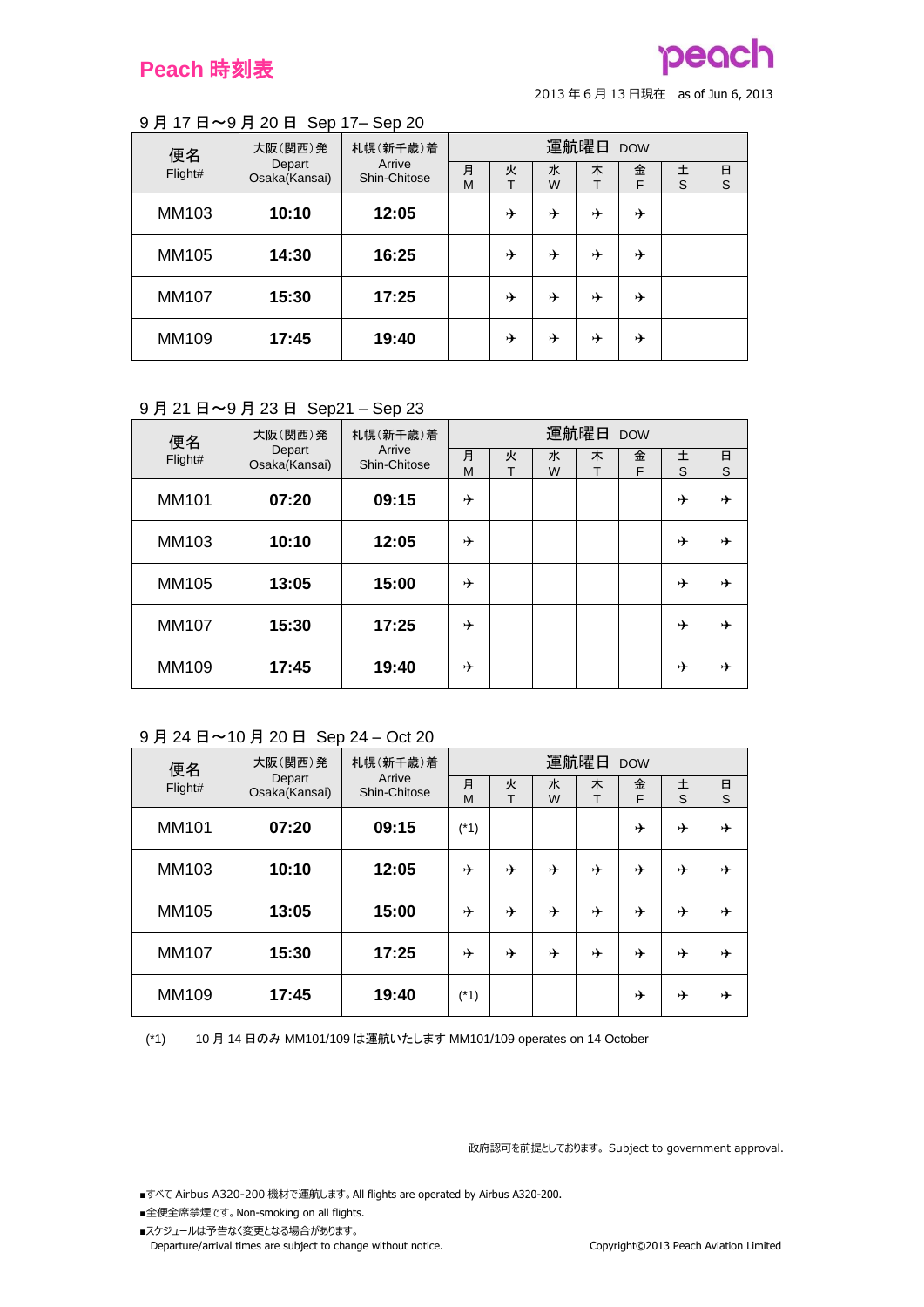## **Peach** 時刻表

# peach

<sup>2013</sup> <sup>年</sup> <sup>6</sup> <sup>月</sup> <sup>13</sup> 日現在 as of Jun 6, 2013

#### 10 月 21 日~10 月 26 日 Oct21 – Oct 26

| 便名           | 大阪(関西)発                 | 札幌(新千歳)着<br>Arrive | 運航曜日 DOW |        |        |   |        |        |        |  |
|--------------|-------------------------|--------------------|----------|--------|--------|---|--------|--------|--------|--|
| Flight#      | Depart<br>Osaka(Kansai) | Shin-Chitose       | 月<br>M   | 火<br>T | 水<br>W | 木 | 金<br>F | 土<br>S | 日<br>S |  |
| MM101        | 07:20                   | 09:15              |          |        |        |   |        | ⊁      |        |  |
| MM103        | 10:10                   | 12:05              | ⊁        | ⊁      | ⊁      | ⊁ | ⊁      | ⊁      |        |  |
| MM105        | 14:30                   | 16:25              | ⊁        | ⊁      | ⊁      | ⊁ | ⊁      | $(*1)$ |        |  |
| <b>MM107</b> | 15:30                   | 17:25              | ⊁        | ⊁      | ⊁      | ⊁ | ⊁      | ⊁      |        |  |
| MM109        | 17:45                   | 19:40              |          |        |        |   | ⊁      | ⊁      |        |  |

(\*1) 10 月 26 日のみ 大阪(関西)発 13:05 札幌(新千歳)着 15:00 On Oct26, Osaka(Kansai) depart 13:05 Shin-chitose arrive 15:00

政府認可を前提としております。 Subject to government approval.

- ■全便全席禁煙です。 Non-smoking on all flights.
- ■スケジュールは予告なく変更となる場合があります。 Departure/arrival times are subject to change without notice. Copyright©2013 Peach Aviation Limited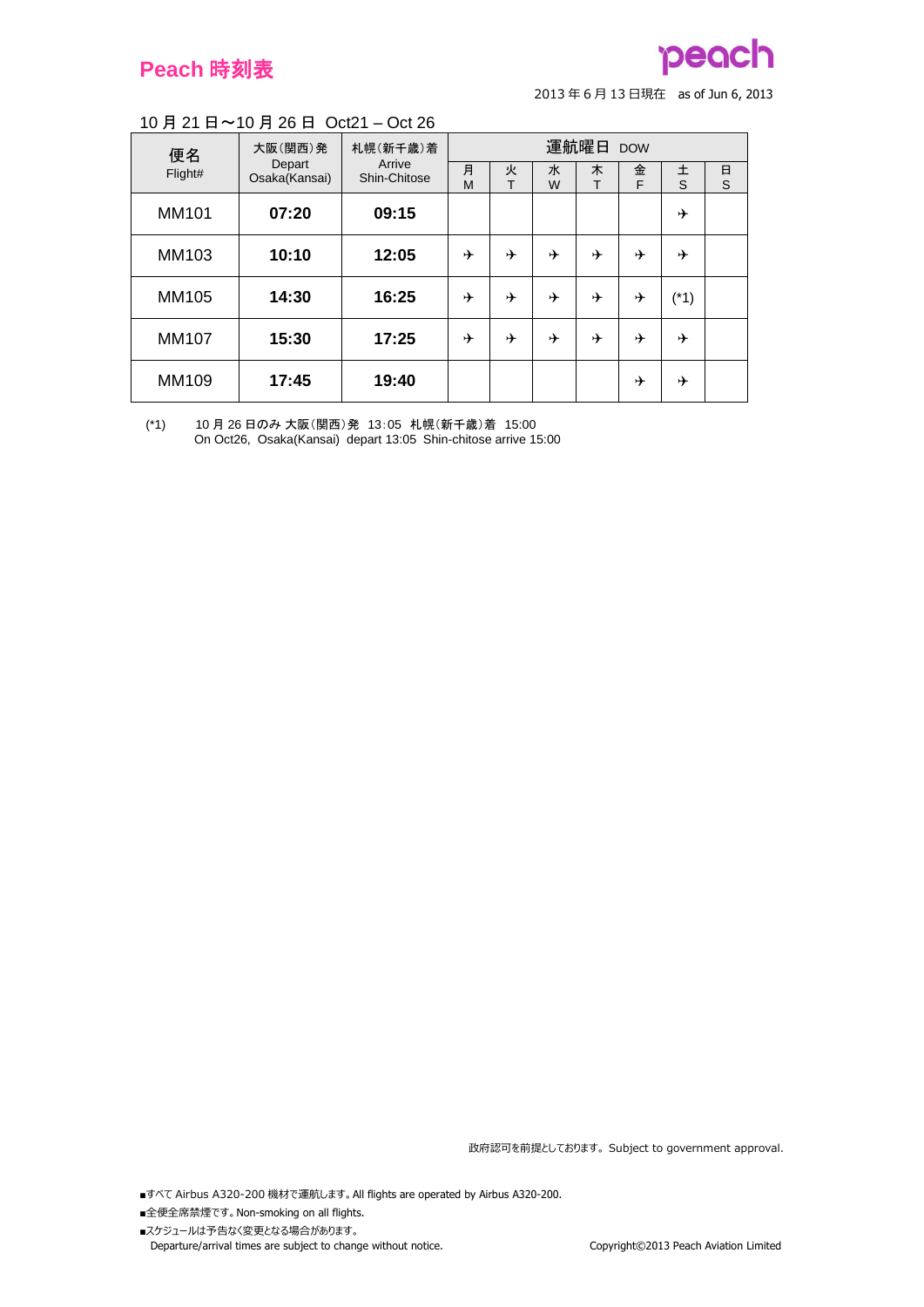

#### 札幌(新千歳)→大阪(関西) **Sapporo(Shin-Chitose)**→**Osaka(Kansai)**

| 便名           | 札幌(新千歳)発               | 大阪(関西)着                 |        |        |        | 運航曜日   | <b>DOW</b> |        |        |  |
|--------------|------------------------|-------------------------|--------|--------|--------|--------|------------|--------|--------|--|
| Flight#      | Depart<br>Shin-Chitose | Arrive<br>Osaka(Kansai) | 月<br>M | 火<br>т | 水<br>W | 木<br>т | 金<br>F     | 土<br>S | 日<br>S |  |
| MM102        | 09:25                  | 11:35                   | ⊁      | ⊁      | ⊁      | ⊁      | ⊁          | ⊁      | ⊁      |  |
|              |                        |                         |        |        |        |        |            |        |        |  |
| MM104        | 12:50                  | 15:00                   | ⊁      | ⊁      | ⊁      | ⊁      | ⊁          | ⊁      | ⊁      |  |
| MM106        | 15:30                  | 17:40                   | ⊁      | ⊁      | ⊁      | ⊁      | ⊁          | ⊁      | ⊁      |  |
| <b>MM108</b> | 17:55                  | 20:05                   | ⊁      | ⊁      | ⊁      | ⊁      | ⊁          | ⊁      | ⊁      |  |
| MM110        | 20:10                  | 22:20                   | ⊁      | ⊁      | ⊁      | ⊁      | ⊁          | ⊁      | ⊁      |  |

## 3 月 31 日~4 月 7 日 Mar 31 – Apr 7

#### 4 月 8 日~4 月 25 日 Apr 8 – Apr 25

| 便名           | 札幌(新千歳)発               | 大阪(関西)着                 | 運航曜日<br><b>DOW</b> |        |        |        |        |        |             |  |
|--------------|------------------------|-------------------------|--------------------|--------|--------|--------|--------|--------|-------------|--|
| Flight#      | Depart<br>Shin-Chitose | Arrive<br>Osaka(Kansai) | 月<br>M             | 火<br>T | 水<br>W | 木<br>т | 金<br>F | 土<br>S | $\Box$<br>S |  |
| MM102        | 09:25                  | 11:35                   |                    |        |        |        |        | ⊁      |             |  |
| MM104        | 12:50                  | 15:00                   | ⊁                  | ⊁      | ⊁      | ⊁      | ⊁      | ⊁      | ⊁           |  |
| MM106        | 15:30                  | 17:40                   | ⊁                  | ⊁      | ⊁      | ⊁      | ⊁      | ⊁      | ⊁           |  |
| <b>MM108</b> | 17:55                  | 20:05                   | ⊁                  | ⊁      | ⊁      | ⊁      | ⊁      | →      | ⊁           |  |
| MM110        | 20:10                  | 22:20                   |                    |        |        |        |        |        | ⊁           |  |

## 4 月 26 日~5 月 6 日 Apr 26 – May 6

| 便名           | 札幌(新千歳)発               | 大阪(関西)着<br>Arrive | 運航曜日 DOW |        |        |        |        |        |        |  |
|--------------|------------------------|-------------------|----------|--------|--------|--------|--------|--------|--------|--|
| Flight#      | Depart<br>Shin-Chitose | Osaka(Kansai)     | 月<br>M   | 火<br>т | 水<br>W | 木<br>т | 金<br>F | 土<br>S | 日<br>S |  |
| MM102        | 09:25                  | 11:35             | ⊁        | ⊁      | ⊁      | ⊁      | ⊁      | ⊁      | ⊁      |  |
| MM104        | 12:50                  | 15:00             | ⊁        | ⊁      | ⊁      | ⊁      | →      | ⊁      | ⊬      |  |
| MM106        | 15:30                  | 17:40             | ⊁        | ⊁      | ⊁      | ⊁      | ⊁      | ⊁      | ⊁      |  |
| <b>MM108</b> | 17:55                  | 20:05             | ⊁        | ⊁      | ⊁      | ⊁      | ⊁      | ⊁      | ⊁      |  |
| <b>MM110</b> | 20:10                  | 22:20             | ⊁        | ⊁      | ⊁      | ⊁      | ⊁      | ⊁      | ⊁      |  |

政府認可を前提としております。 Subject to government approval.

■すべて Airbus A320-200 機材で運航します。 All flights are operated by Airbus A320-200.

- ■全便全席禁煙です。 Non-smoking on all flights.
- ■スケジュールは予告なく変更となる場合があります。

Departure/arrival times are subject to change without notice. Copyright©2013 Peach Aviation Limited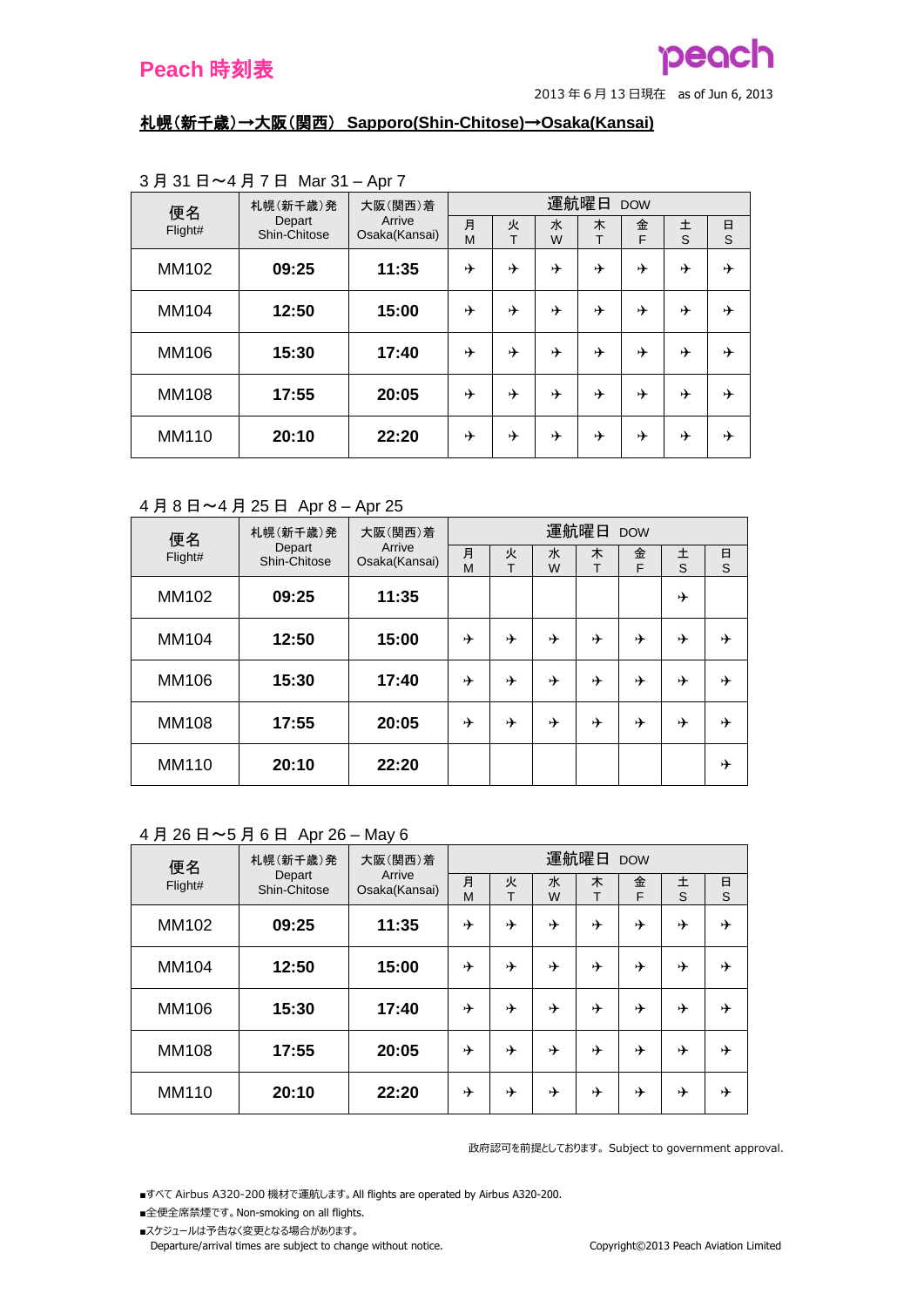

#### 5 月 7 日~5 月 16 日 May 7 – May 16

| 便名           | 札幌(新千歳)発<br>Depart | 大阪(関西)着<br>Arrive | 運航曜日 DOW |        |        |        |        |        |        |  |
|--------------|--------------------|-------------------|----------|--------|--------|--------|--------|--------|--------|--|
| Flight#      | Shin-Chitose       | Osaka(Kansai)     | 月<br>M   | 火<br>т | 水<br>W | 木<br>T | 金<br>F | 土<br>S | 日<br>S |  |
| MM102        | 09:25              | 11:35             |          |        |        |        |        | ⊁      |        |  |
| MM104        | 12:50              | 15:00             | ⊁        | ⊁      | ⊁      | ⊁      | ⊁      | ⊁      | ⊁      |  |
| MM106        | 15:30              | 17:40             | ⊁        | ⊁      | ⊁      | ⊁      | ⊁      | ⊁      | ⊁      |  |
| <b>MM108</b> | 17:55              | 20:05             | ⊁        | ⊁      | ⊁      | ⊁      | ⊁      | ⊁      | ⊁      |  |
| MM110        | 20:10              | 22:20             |          |        |        |        |        |        | ⊁      |  |

## 5 月 17 日~6 月 13 日 May 17 – Jun 13

| 便名           | 札幌(新千歳)発               | 大阪(関西)着                 | 運航曜日 DOW |        |        |        |        |        |        |  |
|--------------|------------------------|-------------------------|----------|--------|--------|--------|--------|--------|--------|--|
| Flight#      | Depart<br>Shin-Chitose | Arrive<br>Osaka(Kansai) | 月<br>M   | 火<br>Т | 水<br>W | 木<br>Т | 金<br>F | 土<br>S | 日<br>S |  |
| MM102        | 09:25                  | 11:35                   |          |        |        |        | ⊁      | ⊁      | ⊁      |  |
| MM104        | 12:50                  | 15:00                   | ⊁        | ⊁      | ⊁      | ⊁      | ⊁      | ⊁      | ⊁      |  |
| MM106        | 15:30                  | 17:40                   | ⊁        | ⊁      | ⊁      | ⊁      | ⊁      | ⊁      | ⊁      |  |
| <b>MM108</b> | 17:55                  | 20:05                   | ⊁        | ⊁      | ⊁      | ⊁      | ⊁      | ⊁      | ⊁      |  |
| <b>MM110</b> | 20:10                  | 22:20                   |          |        |        |        | ⊁      | ⊁      | ⊁      |  |

## 6 月 14 日~7 月 1 日 Jun 14 – Jul 1

| 便名           | 札幌(新千歳)発               | 大阪(関西)着<br>Arrive | 運航曜日 DOW |        |        |        |        |        |        |  |
|--------------|------------------------|-------------------|----------|--------|--------|--------|--------|--------|--------|--|
| Flight#      | Depart<br>Shin-Chitose | Osaka(Kansai)     | 月<br>M   | 火<br>т | 水<br>W | 木<br>т | 金<br>F | 土<br>S | 日<br>S |  |
| MM102        | 09:25                  | 11:35             | ⊁        | ⊁      | →      | ⊁      | ⊁      | ⊁      | ⊁      |  |
| MM104        | 12:50                  | 15:00             | ⊁        | ⊁      | →      | ⊁      | ⊁      | ⊁      | ⊁      |  |
| MM106        | 15:30                  | 17:40             | ⊁        | ⊁      | ⊁      | ⊁      | ⊁      | ⊁      | ⊁      |  |
| <b>MM108</b> | 17:55                  | 20:05             | ⊁        | ⊁      | →      | ⊁      | ⊁      | ⊁      | ⊁      |  |
| MM110        | 20:10                  | 22:20             | ⊁        | ⊁      | ⊁      | ⊁      | ⊁      | ⊁      | ⊁      |  |

政府認可を前提としております。 Subject to government approval.

- ■全便全席禁煙です。 Non-smoking on all flights.
- ■スケジュールは予告なく変更となる場合があります。 Departure/arrival times are subject to change without notice. Copyright©2013 Peach Aviation Limited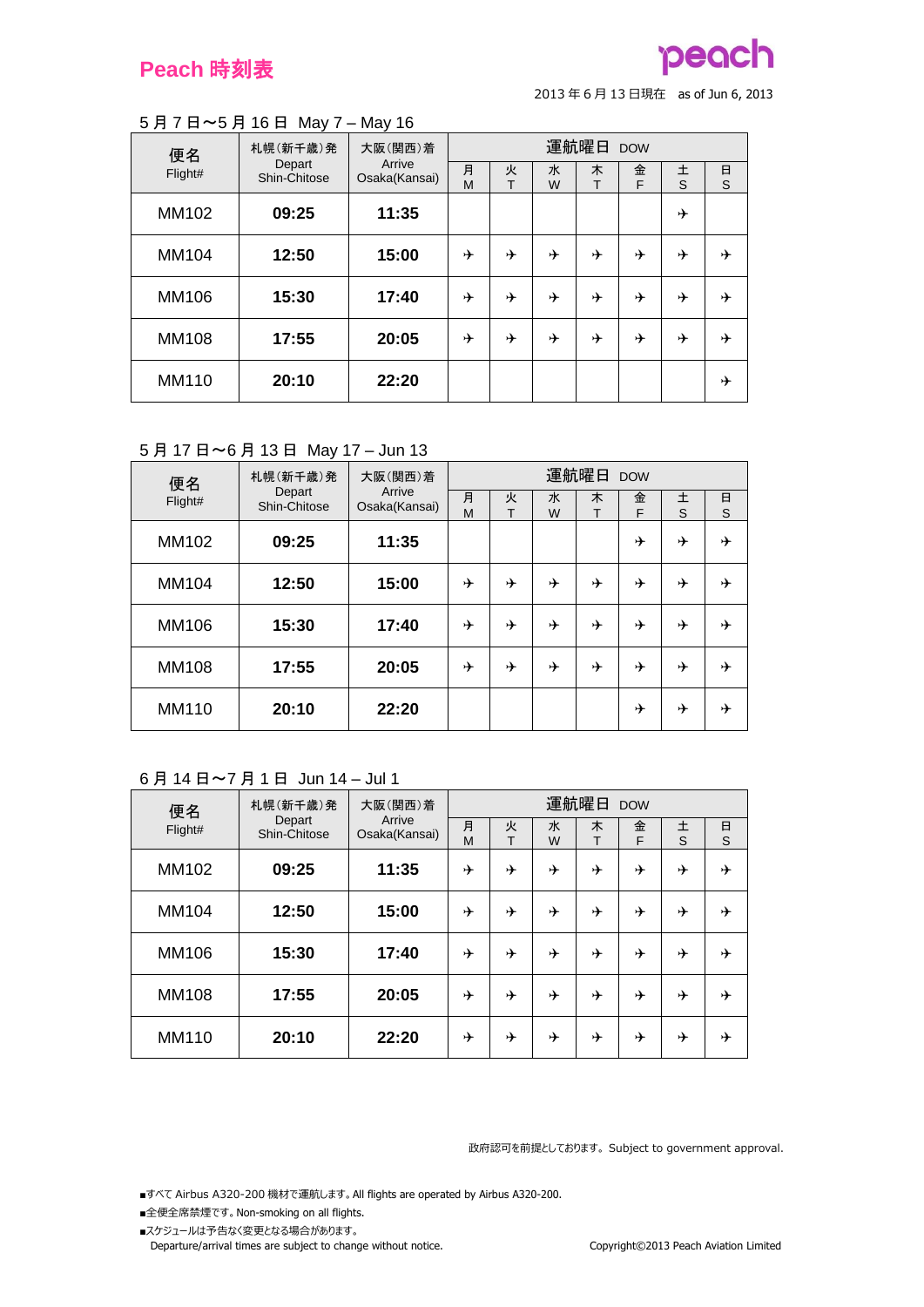# peach

<sup>2013</sup> <sup>年</sup> <sup>6</sup> <sup>月</sup> <sup>13</sup> 日現在 as of Jun 6, 2013

#### 7 月 2 日~8 月 27 日 Jul 2 – Aug 27

| 便名           | 札幌(新千歳)発               | -<br>大阪(関西)着            | 運航曜日<br><b>DOW</b> |        |        |        |        |        |        |  |
|--------------|------------------------|-------------------------|--------------------|--------|--------|--------|--------|--------|--------|--|
| Flight#      | Depart<br>Shin-Chitose | Arrive<br>Osaka(Kansai) | 月<br>M             | 火<br>T | 水<br>W | 木<br>т | 金<br>F | 土<br>S | 日<br>S |  |
| MM102        | 09:25                  | 11:35                   | ⊁                  | ⊁      | ⊁      | ⊁      | ⊁      | ⊁      | ⊁      |  |
| MM104        | 12:50                  | 15:00                   | ⊁                  | ⊁      | ⊁      | ⊁      | ⊁      | ⊁      | ⊁      |  |
| MM106        | 16:00                  | 18:10                   | ⊁                  | ⊁      | ⊁      | ⊁      | →      | ⊁      | ⊁      |  |
| <b>MM108</b> | 17:55                  | 20:05                   | ⊁                  | ⊁      | ⊁      | ⊁      | ⊁      | ⊁      | ⊁      |  |
| MM110        | 20:10                  | 22:20                   | ⊁                  | ⊁      | ⊁      | ⊁      | ⊁      | ⊁      | ⊁      |  |

## 8 月 28 日~9 月 12 日 Aug 28 – Sep 12

| 便名           | 札幌(新千歳)発<br>Depart | 大阪(関西)着                 | 運航曜日 DOW |        |        |        |        |        |        |  |
|--------------|--------------------|-------------------------|----------|--------|--------|--------|--------|--------|--------|--|
| Flight#      | Shin-Chitose       | Arrive<br>Osaka(Kansai) | 月<br>M   | 火<br>т | 水<br>W | 木<br>T | 金<br>F | 土<br>S | 日<br>S |  |
| MM102        | 09:25              | 11:35                   | ⊁        | ⊁      | ⊁      | ⊁      | ⊁      | ⊁      | ⊁      |  |
| MM104        | 12:50              | 15:00                   | ⊁        | ⊁      | ⊁      | ⊁      | ⊁      | ⊁      | ⊁      |  |
| MM106        | 15:30              | 17:40                   | ⊁        | ⊁      | ⊁      | ⊁      | ⊁      | ⊁      | ⊁      |  |
| <b>MM108</b> | 17:55              | 20:05                   | ⊁        | ⊁      | ⊁      | ⊁      | ⊁      | ⊁      | ⊁      |  |
| MM110        | 20:10              | 22:20                   | ⊁        | ⊁      | ⊁      | ⊁      | ⊁      | ⊁      | ⊁      |  |

## 9 月 13 日~9 月 16 日 Sep 13 – Sep 16

| 便名           | 札幌(新千歳)発               | 大阪(関西)着                 |        |        |        | 運航曜日 DOW |        |        |        |
|--------------|------------------------|-------------------------|--------|--------|--------|----------|--------|--------|--------|
| Flight#      | Depart<br>Shin-Chitose | Arrive<br>Osaka(Kansai) | 月<br>M | 火<br>Т | 水<br>W | 木<br>T   | 金<br>F | 土<br>S | 日<br>S |
| MM102        | 09:45                  | 11:55                   | ⊁      |        |        |          | ⊁      | ⊁      | ⊁      |
| MM104        | 12:35                  | 14:45                   | ⊁      |        |        |          | ⊁      | ⊁      | ⊬      |
| MM106        | 15:30                  | 17:40                   | ⊁      |        |        |          | ⊁      | ⊁      | ⊁      |
| <b>MM108</b> | 17:55                  | 20:05                   | ⊁      |        |        |          | ⊁      | ⊁      | ⊁      |
| MM110        | 20:10                  | 22:20                   | ⊁      |        |        |          | ⊁      | ⊁      | ⊁      |

政府認可を前提としております。 Subject to government approval.

- ■全便全席禁煙です。 Non-smoking on all flights.
- ■スケジュールは予告なく変更となる場合があります。 Departure/arrival times are subject to change without notice. Copyright©2013 Peach Aviation Limited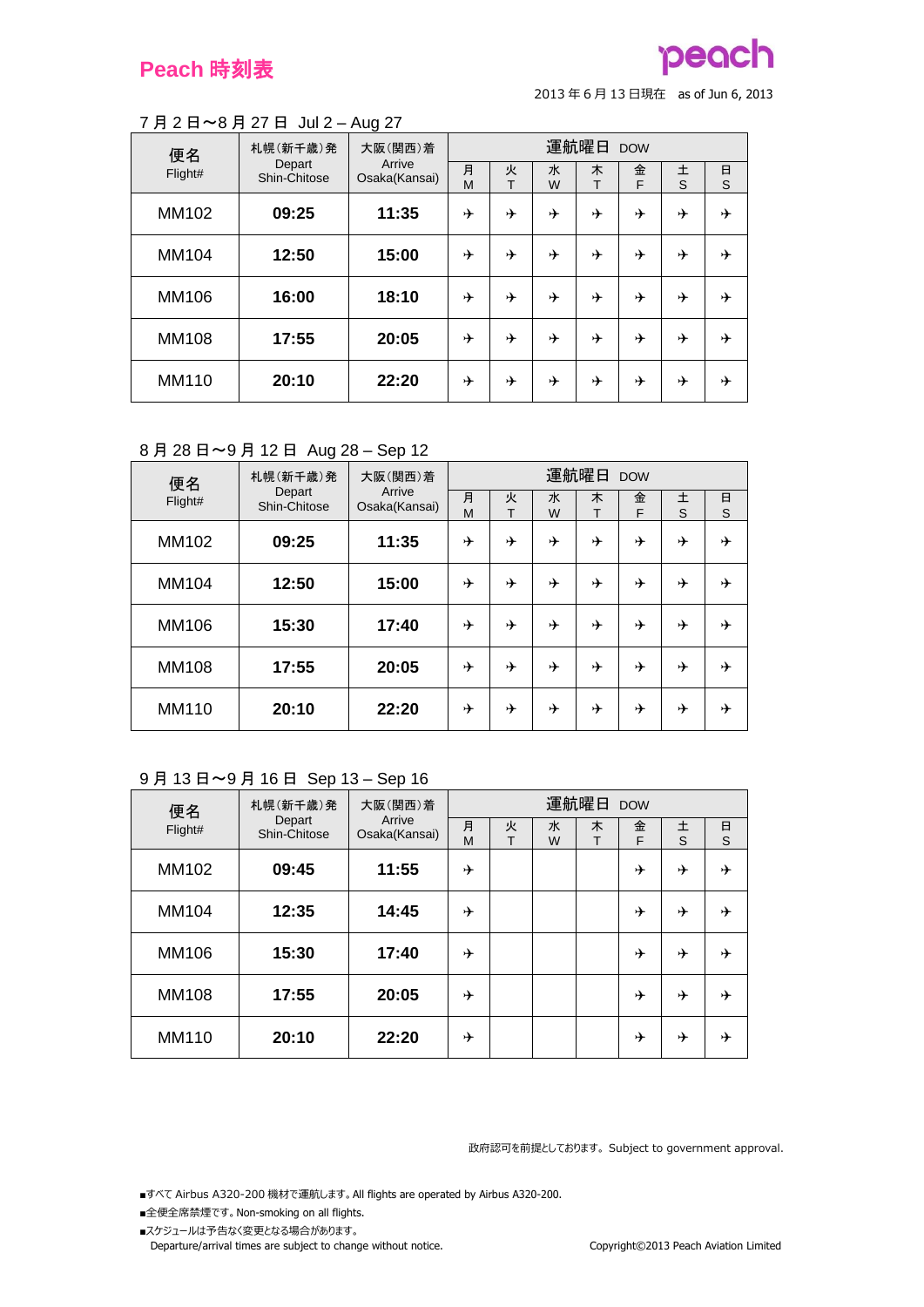

#### 9 月 17 日~9 月 20 日 Sep 17 – Sep20

| 便名      | 札幌(新千歳)発               | 大阪(関西)着<br>Arrive |        |        |        | 運航曜日 DOW |        |        |        |
|---------|------------------------|-------------------|--------|--------|--------|----------|--------|--------|--------|
| Flight# | Depart<br>Shin-Chitose | Osaka(Kansai)     | 月<br>М | 火<br>т | 水<br>W | 木        | 金<br>F | 土<br>S | 日<br>S |
| MM104   | 12:35                  | 14:45             |        | ⊁      | ⊁      | ⊁        | ⊁      |        |        |
| MM106   | 16:55                  | 19:05             |        | ⊁      | ⊁      | ⊁        | ⊁      |        |        |
| MM108   | 17:55                  | 20:05             |        | ⊬      | ⊁      | ⊁        | ⊁      |        |        |
| MM110   | 20:10                  | 22:20             |        | ⊬      | ⊁      | ⊁        | ⊁      |        |        |

#### 9 月 21 日~9 月 23 日 Sep 21 – Sep 23

| 便名           | 札幌(新千歳)発               | 大阪(関西)着<br>Arrive | 運航曜日 DOW |        |        |        |        |        |        |  |
|--------------|------------------------|-------------------|----------|--------|--------|--------|--------|--------|--------|--|
| Flight#      | Depart<br>Shin-Chitose | Osaka(Kansai)     | 月<br>M   | 火<br>т | 水<br>W | 木<br>т | 金<br>F | 土<br>S | 日<br>S |  |
| MM102        | 09:45                  | 11:55             | ⊁        |        |        |        |        | ⊁      | ⊁      |  |
| MM104        | 12:35                  | 14:45             | ⊁        |        |        |        |        | ⊁      | ⊁      |  |
| MM106        | 15:30                  | 17:40             | ⊁        |        |        |        |        | ⊁      | ⊁      |  |
| <b>MM108</b> | 17:55                  | 20:05             | ⊁        |        |        |        |        | ⊁      | ⊁      |  |
| MM110        | 20:10                  | 22:20             | ⊁        |        |        |        |        | ⊁      | ⊁      |  |

#### 9 月 24 日~10 月 20 日 Sep 24 – Oct 20

| 便名<br>Flight# | 札幌(新千歳)発<br>Depart<br>Shin-Chitose | 大阪(関西)着<br>Arrive<br>Osaka(Kansai) | 運航曜日 DOW |        |        |        |        |        |        |
|---------------|------------------------------------|------------------------------------|----------|--------|--------|--------|--------|--------|--------|
|               |                                    |                                    | 月<br>M   | 火<br>т | 水<br>W | 木<br>т | 金<br>F | 土<br>S | 日<br>S |
| MM102         | 09:45                              | 11:55                              | $(*1)$   |        |        |        | ⊁      | ⊁      | ⊁      |
| MM104         | 12:35                              | 14:45                              | ⊁        | ⊁      | ⊁      | ⊁      | ⊁      | ⊁      | ⊁      |
| MM106         | 15:30                              | 17:40                              | ⊁        | ⊁      | →      | ⊁      | ⊁      | ⊁      | ⊁      |
| <b>MM108</b>  | 17:55                              | 20:05                              | ⊁        | ⊁      | →      | ⊁      | ⊁      | ⊁      | ⊁      |
| MM110         | 20:10                              | 22:20                              | (*1)     |        |        |        | ⊁      | ⊁      | ⊁      |

(\*1) 10 月 14 日のみ MM102/110 は運航いたします MM102/110 operates on 14 October

政府認可を前提としております。 Subject to government approval.

- ■全便全席禁煙です。 Non-smoking on all flights.
- ■スケジュールは予告なく変更となる場合があります。 Departure/arrival times are subject to change without notice. Copyright©2013 Peach Aviation Limited